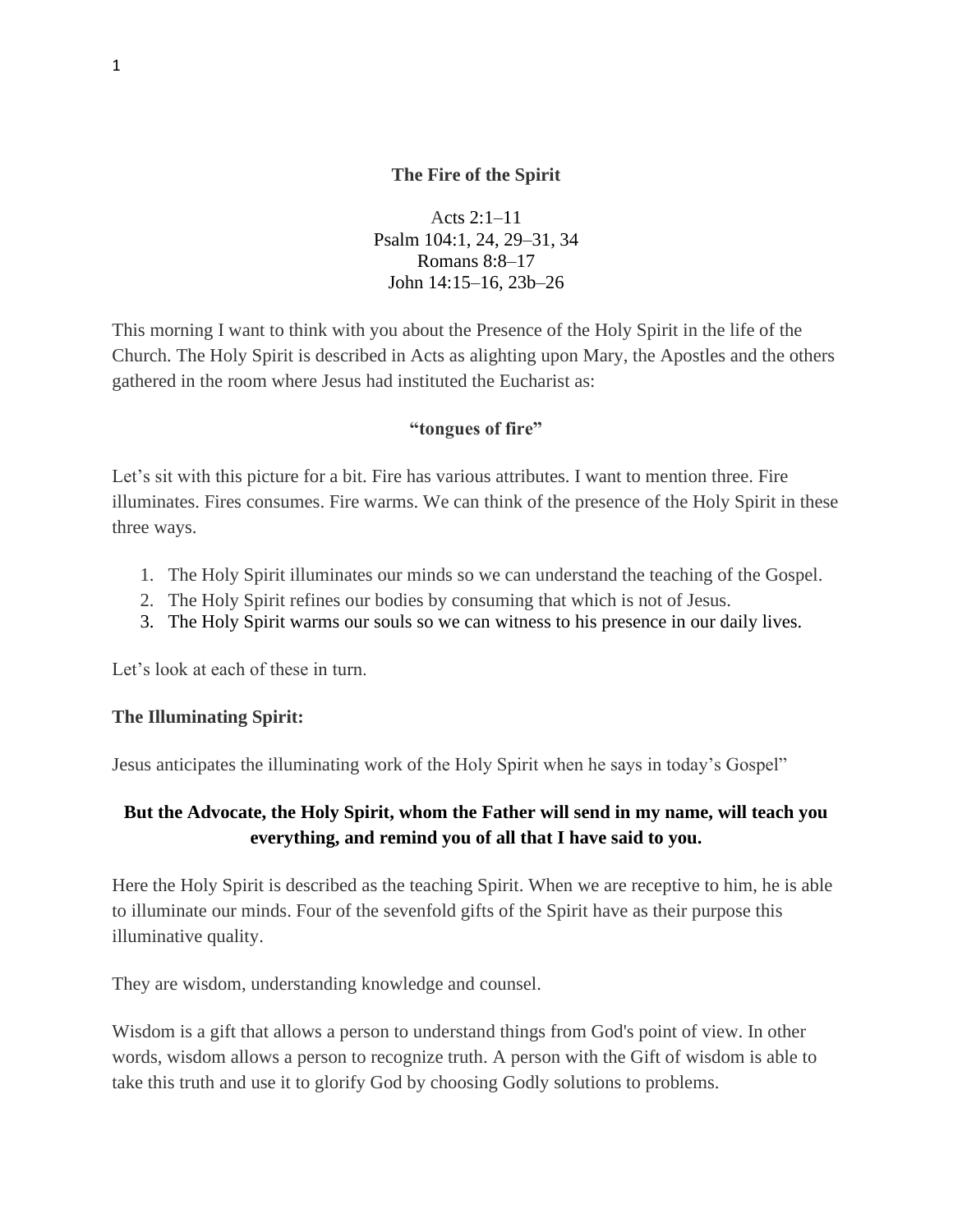The Gift of Understanding allows a person to comprehend the Catholic Faith. Such a person is receptive to the magisterial teaching of the Church and wants to order their lives in accordance with that teaching because they understand that it is inspired by God.

The Gift of Knowledge allows a person to understand the meaning and purpose God has for him or her and to live up to this meaning. It differs from wisdom in that it is an action, not just a desire to live up to the ways of God. Therefore we could say knowledge is the application of the gifts of wisdom and understanding.

The Gift of Counsel is also known as a Gift of Right Judgment. This Gift allows a person to discern between good and evil or right and wrong and is closely aligned with knowledge.

All of these gifts are ones that illuminate our minds, thus allowing us to exercise in a supernatural way the cardinal virtue of prudence.

Prudence, says the Catechism,

## *is the virtue that disposes practical reason to discern our true good in every circumstance and to choose the right means of achieving it*.

"The prudent man looks where he is going," counsels the Book of Proverbs. Prudence is "right reason in action," writes St. Thomas Aquinas. It is called the charioteer of the virtues because it guides the conscience. When this virtue is illuminated by wisdom, understanding, knowledge and council our lives will be under the tutelage of the Holy Spirit.

### **The Consuming Spirit**

In Romans Paul speaks about the consuming work of the Holy Spirit when he says:

# *But if Christ is in you, though the body is dead because of sin, the Spirit is life because of righteousness. 11 If the Spirit of him who raised Jesus from the dead dwells in you, he who raised Christ from the dead will give life to your mortal bodies also through his Spirit that dwells in you.*

Three times in these verses St. Paul refers to the Holy Spirit. Sin's influence in our bodies results in spiritual death. Jesus' death was to have its effect by empowering us to die to sin. How does this happen? When we allow the Holy Spirit to refine us, he then consumes that which is not of God so we can live lives that are growing in the virtues of justice and temperance. The other three gifts of the Holy Spirt aid us in this. They are piety, fortitude and fear of the Lord.

Piety is a desire to serve and worship God out of love, not just duty. A person with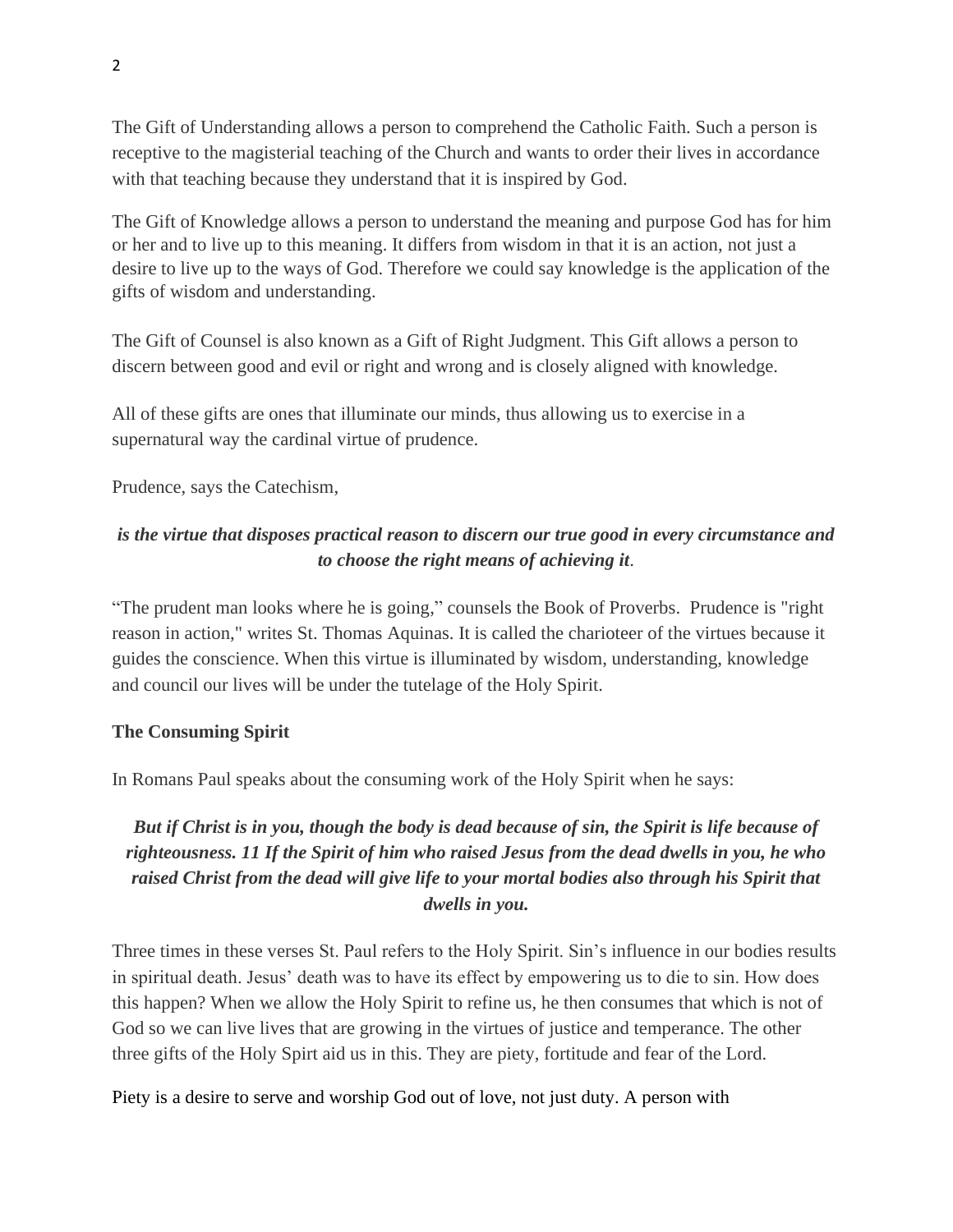the Gift of Piety has a true love and a real relationship with God.

The Gift of Fortitude is also known as the Gift of Courage. Through this Gift a person is no longer afraid to stand up for God and His truths. A person who has the Gift of Fortitude will stand up for good against evil and is convicted to take a stand when the occasion arises.

The Gift of Fear of the Lord puts God in the proper perspective. A person with this Gift understands the greatness and awesomeness of the Lord. They want to serve Him because of who He is. A person with the Gift of Fear of the Lord understands who they are and why they are here in relationship to God; In other words, everything they are is due to the wonder, love, grace, and perfection of God. They are totally dependent on the Lord as a child is to a parent.

When we allow the Holy Spirit to burn away all that is not of Jesus then we can grow in the virtue of justice. Listen to how the Catechism describes this virtue.

**Justice is the moral virtue that consists in the constant and firm will to give their due to God and neighbor. Justice toward God is called the "virtue of religion." Justice toward men disposes one to respect the rights of each and to establish in human relationships the harmony that promotes equity with regard to persons and to the common good. The just man, often mentioned in the Sacred Scriptures, is distinguished by habitual right thinking and the uprightness of his conduct toward his neighbor.**

This virtue that extends care to others is complimented by the virtue of temperance which allows us to look at ourselves with sober judgment. Of this virtue the Catechism writes:

# **Temperance is the moral virtue that moderates the attraction of pleasures and provides balance in the use of created goods. It ensures the will's mastery over instincts and keeps desires within the limits of what is honorable. The temperate person directs the sensitive appetites toward what is good and maintains a healthy discretion.**

The Book of Sirach cautions:

### *Do not follow your inclination and strength, walking according to the desires of your heart.*

### *"Do not follow your base desires, but restrain your appetites*

### **The Warming Spirit:**

When we allow for the illuminative spirit and the consuming spirit to work in our lives we will then experience more fully the warming spirit touching our souls with his daily council so that we exude His warmth in how we are living.